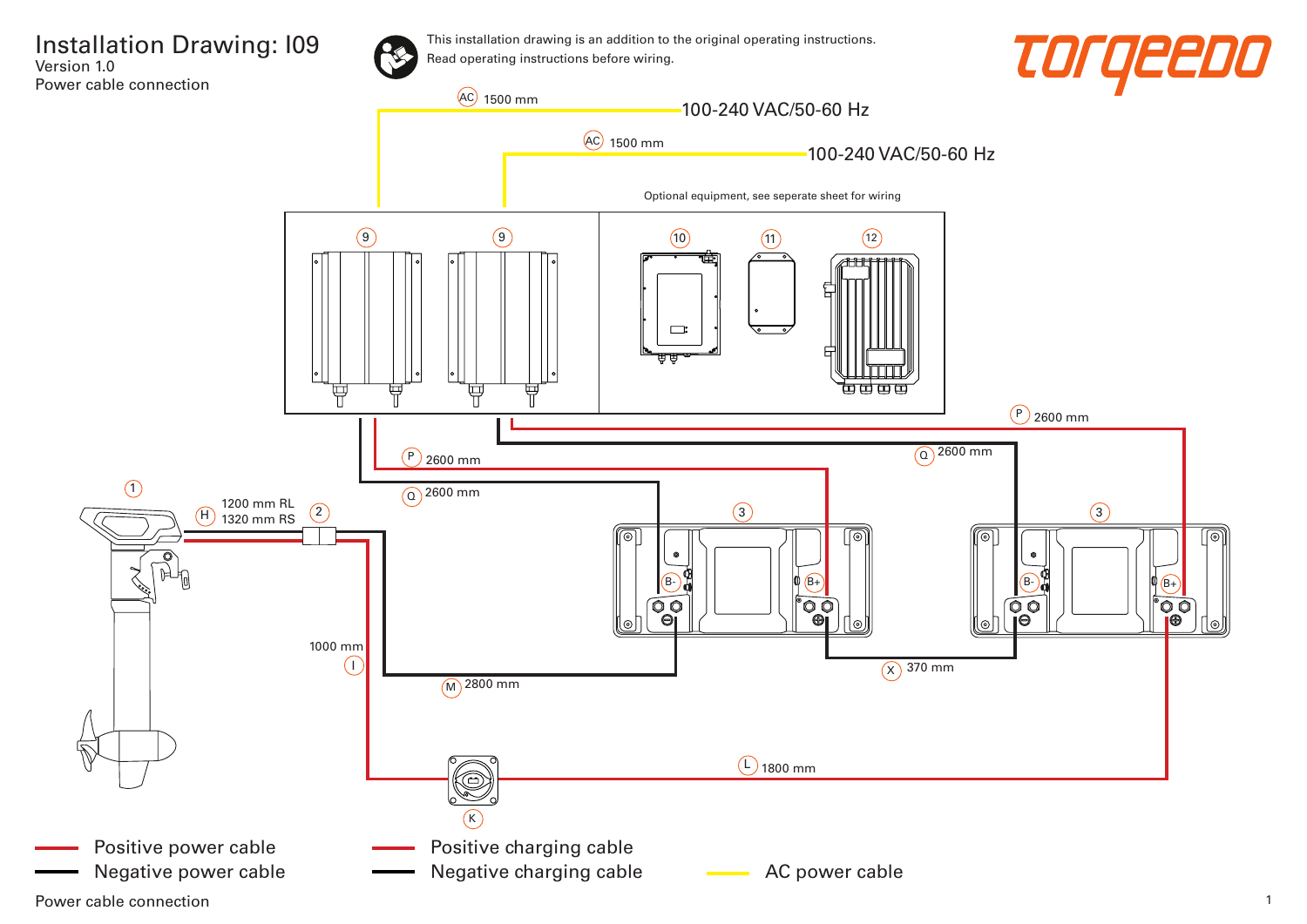Installation Drawing: I09 Version 1.0 System ground connection



This installation drawing is an addition to the original operating instructions. Read operating instructions before wiring.

![](_page_1_Picture_3.jpeg)

![](_page_1_Figure_4.jpeg)

## Use for boats with common point for grounding

![](_page_1_Figure_6.jpeg)

System ground connection 2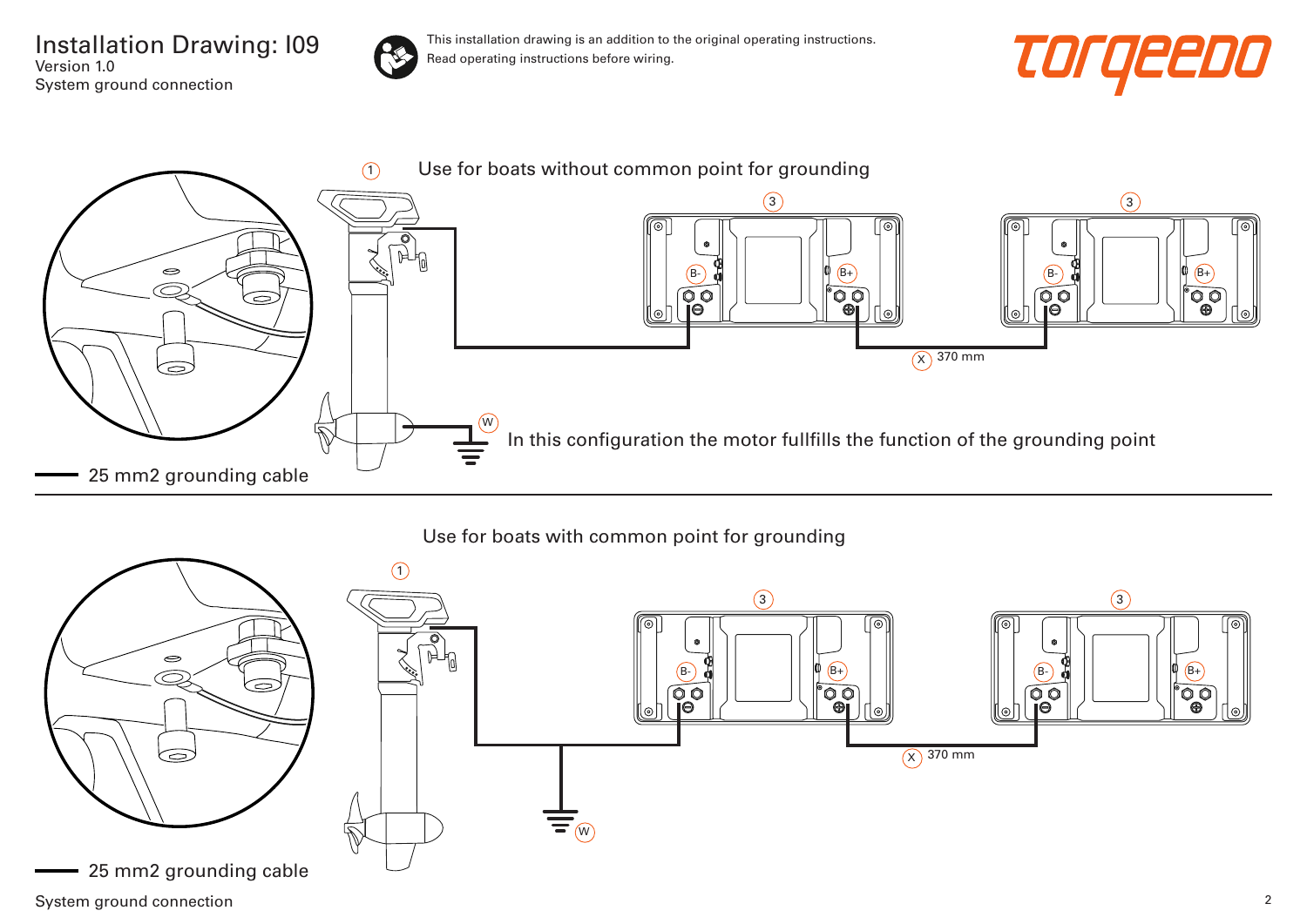Installation Drawing: I09 Version 1.0 System ground connection

![](_page_2_Picture_1.jpeg)

This installation drawing is an addition to the original operating instructions. Read operating instructions before wiring.

![](_page_2_Picture_3.jpeg)

![](_page_2_Picture_4.jpeg)

In case the charger is permanently installed in the boat, the charger housing or its AC PE and battery minus pole must be connected to the common grounding point. The AC connection requires specialist knowledge and may only be carried out by qualified personnel. If necessary, have the planning and installation carried out by a specialist.

**NOTE!** To charge the batteries in the boat, a land connection in the boat with galvanic isolator or isolation transformer is required according to applicable national requirements (e.g. DIN EN ISO 13297, ABYC E-11).

![](_page_2_Figure_7.jpeg)

25 mm2 grounding cable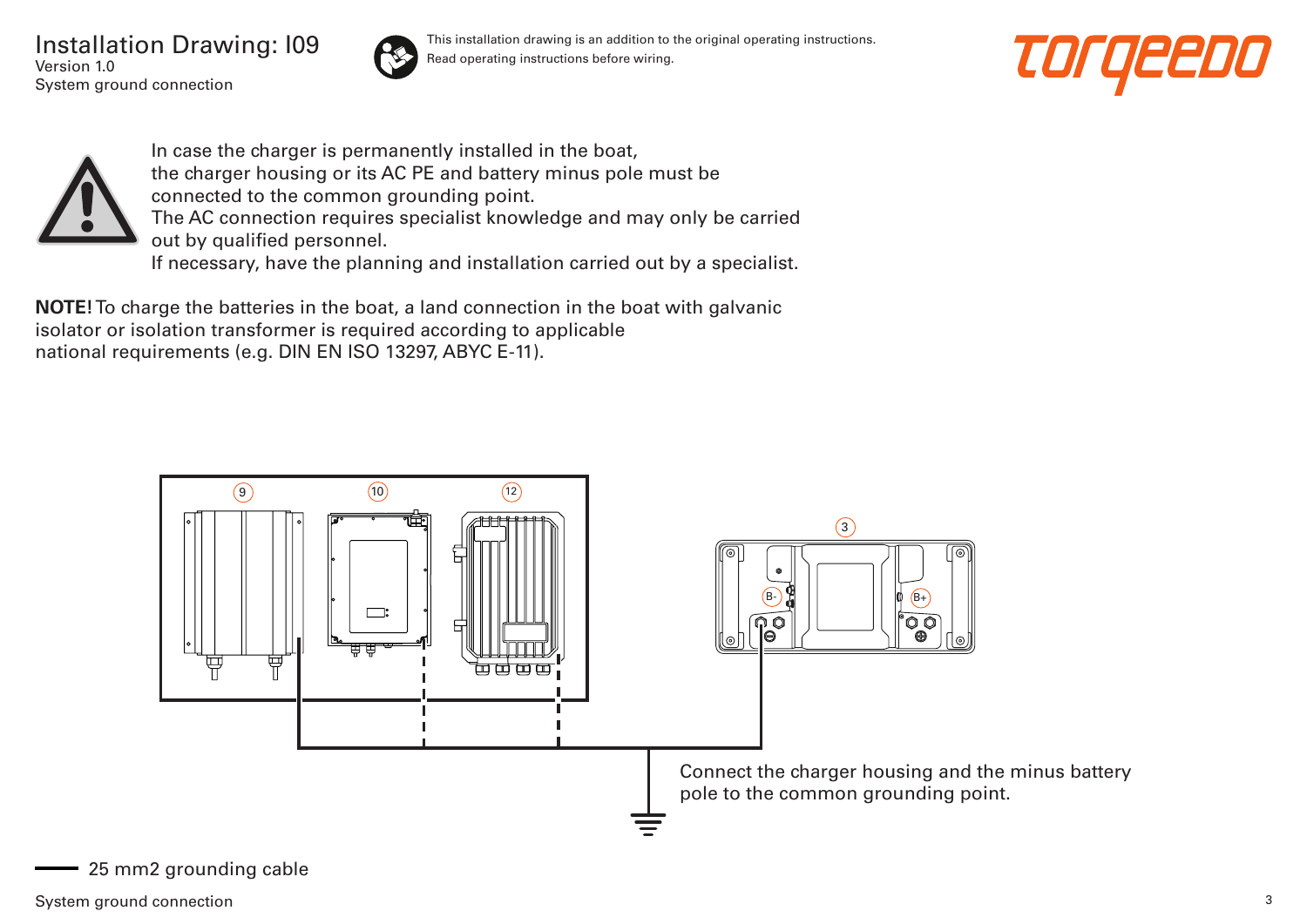![](_page_3_Picture_1.jpeg)

![](_page_3_Picture_3.jpeg)

![](_page_3_Figure_4.jpeg)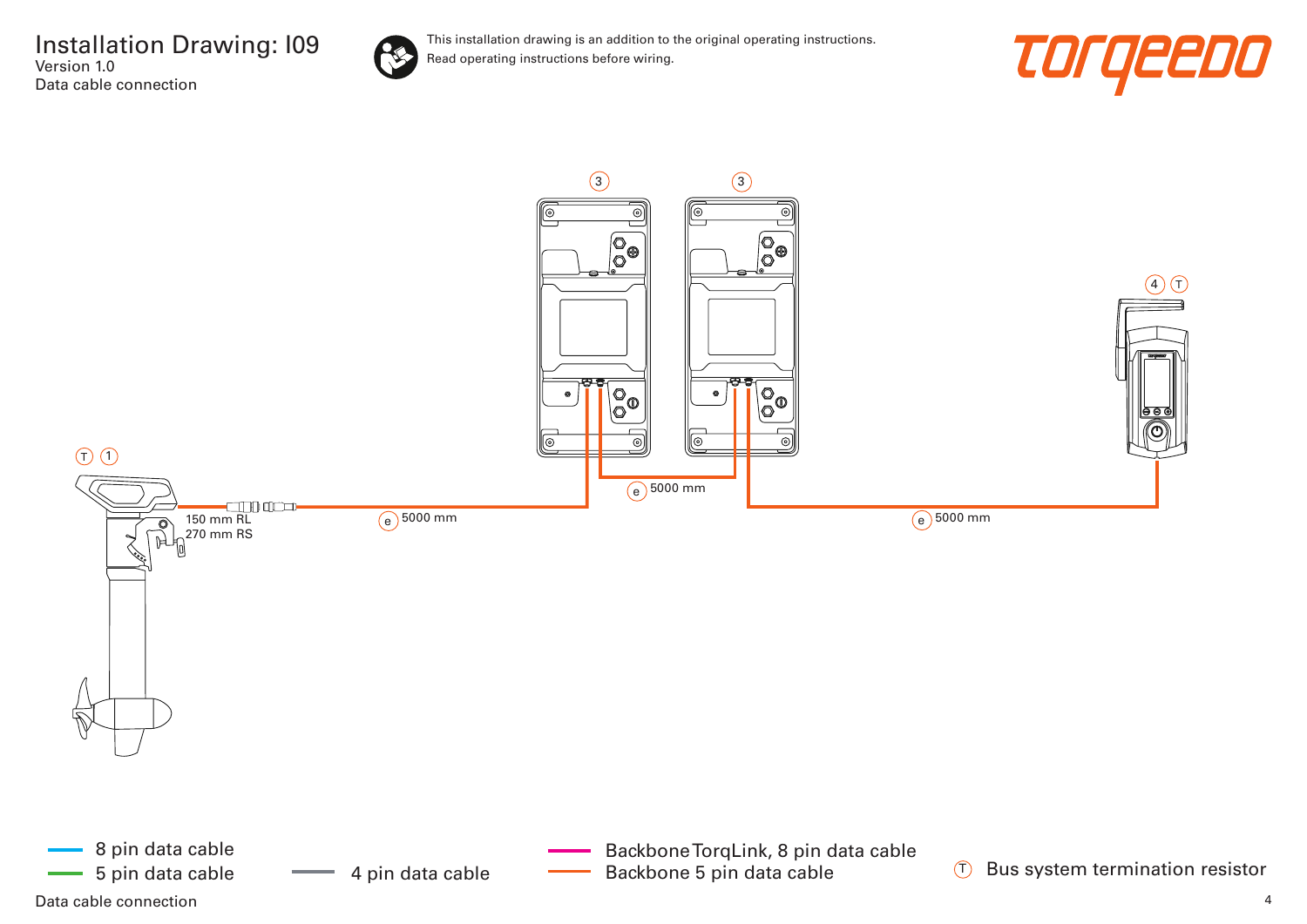## Installation Drawing: I09 Version 1.0 Bill of material/Legend/Information

![](_page_4_Picture_1.jpeg)

![](_page_4_Picture_3.jpeg)

| Pos.             | Item number                  | Name                          | Remarks                                                                 |
|------------------|------------------------------|-------------------------------|-------------------------------------------------------------------------|
| 1                | 1262-10<br>1263-10           | Cruise 6.0 R                  |                                                                         |
| H, I, K,<br>L, M |                              | Cable set with battery switch | See picture for cable length                                            |
| $\overline{2}$   |                              | Power connector               | max. 175 A                                                              |
| e                |                              | Backbone cable 5-pin          | 5000 mm                                                                 |
| $\times$         |                              | Parallel bridge cable         | 370 mm, 25 mm2                                                          |
|                  |                              |                               |                                                                         |
| 3                | 2106-00                      | Power 24-3500                 | Due to voltagelevel above 50 V, take care of<br>your local requirements |
| e                |                              | Backbone cable 5-pin          | 5000 mm                                                                 |
|                  |                              |                               |                                                                         |
| W                |                              | System ground                 | min. 25 mm2, not included                                               |
|                  |                              |                               |                                                                         |
| $\overline{4}$   | 1918-00                      | Remote Throttle               |                                                                         |
| e                |                              | Backbone cable 5-pin          | 5000 mm                                                                 |
|                  |                              |                               |                                                                         |
| 9                | 2206-20; 2206-30;<br>2206-40 | Charger Power 24-3500         | 350W                                                                    |
| P                |                              | + DC charge cable             | 2600 mm; Do not extend!                                                 |
| $\Omega$         |                              | - DC charge cable             | 2600 mm; Do not extend!                                                 |
| $B+$             |                              | + Battery pole                |                                                                         |
| $B -$            |                              | - Battery pole                |                                                                         |
| AC               |                              | AC power cable                | 1500 mm                                                                 |

| Pos.               | Item number | Name                                          | Remarks                 |  |  |  |
|--------------------|-------------|-----------------------------------------------|-------------------------|--|--|--|
| Optional equipment |             |                                               |                         |  |  |  |
|                    |             |                                               |                         |  |  |  |
| 10                 | 2210-00     | Fast Charger Power 24-3500                    | 1700W                   |  |  |  |
| P                  |             | + DC charge cable                             | 2400 mm; Do not extend! |  |  |  |
| $\Omega$           |             | - DC charge cable                             | 2400 mm; Do not extend! |  |  |  |
| $B+$               |             | + Battery pole                                |                         |  |  |  |
| $B -$              |             | - Battery pole                                |                         |  |  |  |
| <b>AC</b>          |             | AC power cable                                | 2000 mm                 |  |  |  |
|                    |             |                                               |                         |  |  |  |
| 11                 | 2207-00     | Solar charge controller<br>Power 24-3500      |                         |  |  |  |
| P                  |             | + Charge cable                                | 1000 mm                 |  |  |  |
| $\Omega$           |             | - Charge cable                                | 1000 mm                 |  |  |  |
| $\mathsf{R}$       |             | + Input solar cable                           | 1000 mm                 |  |  |  |
| S                  |             | - Input solar cable                           | 1000 mm                 |  |  |  |
|                    |             |                                               |                         |  |  |  |
| 12                 | 2211-00     | Fast solar charge controller<br>Power 24-3500 |                         |  |  |  |
| P                  |             | + Charge cable                                | 300 mm                  |  |  |  |
| P1                 |             | + Charge cable                                | 2200 mm                 |  |  |  |
| $\Omega$           |             | - Charge cable                                | 2500 mm                 |  |  |  |
| 21                 |             | Fuse                                          | 100 A/58 V              |  |  |  |
| $\mathsf{R}$       |             | + Input solar cable                           | not included            |  |  |  |
| S                  |             | - Input solar cable                           | not included            |  |  |  |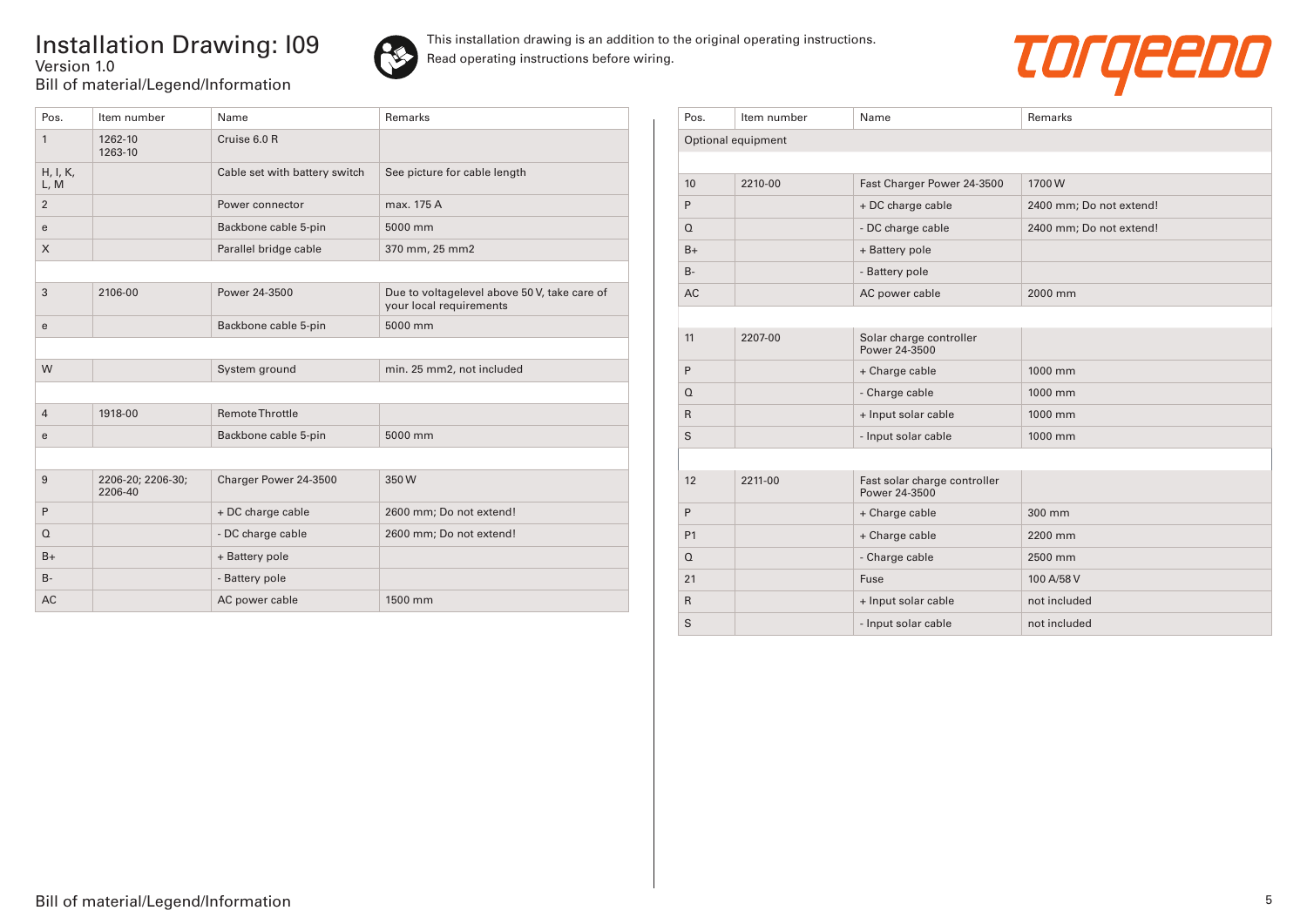![](_page_5_Picture_1.jpeg)

This installation drawing is an addition to the original operating instructions.

Read operating instructions before wiring.

![](_page_5_Picture_4.jpeg)

Connect the cruise motor and terminator to each end of the backbone.

The TorqLink bus system requires a terminator (terminating resistor) at both ends of the backbone in order to function correctly.

One of the terminators is located in the "Terminator Single", "Terminator Twin", "Throttle 1918-00", "Throttle 1976-00" , the other is built into the cruise motor. Therefore, when installing, make sure that the components "Terminator" and "Cruise motor" are each connected to one end of the backbone. The connection position of the remaining components on the backbone can be freely selected.

Keep the following points in mind when planning:

- An earthing point is required for your Torqeedo system. Take into account the connection and the cables required for this in your planning. The required cable cross-sections can be found in the section Tools, equipment and material.
- First determine and plan the installation positions of all components.
- Measure the required length of the TorqLink backbone.<br>• Measure the lengths of all required stub lines (cable co
- Measure the lengths of all required stub lines (cable connection between component and TorqLink backbone).
- When planning, please note that TorqLink drop cables must not be extended. If necessary, plan the TorqLink backbone so that the components can be connected through the TorqLink drop cable without an extension. If necessary, extend the TorqLink backbone to connect a component that is far away; you can find corresponding extensions in our accessories catalogue.
- Cables must be fixed every 400 mm, plan attachment material. In places where fastening is not possible, a scuff guard must be fitted.
- Openly laid cables (e.g. inflatable boat) must be protected with chafing protection, plan sufficient material.
- When planning, please note not to bundle power cables with data or antenna cables (e.g. radios) for other loads.
- Observe the minimum bending radius of the cables when planning.
- If a second earthed onboard power system is available, ensure that both systems use a common earthing point.
- Live parts must be fitted or installed with protection against accidental contact; the necessary installation space must be taken into account during the planning stage.
- Always connect batteries as the last component to the system to avoid short circuits and voltage peaks.
- Do not extend drop cables, extend backbone if necessary.
- Protect plugs and contacts against contamination before installing them.
- Do not pull at the cables.
- Do not twist cables.
- Do not install cables in permanently wet areas such as bilges.
- Install cables free of chafing and not around sharp edges, if necessary, attach chafing protection.<br>• Maintain bending limits
- Maintain bending limits.
- Install plug connections free of tension and load.

Observe the minimum bending radius when laying all cables:

![](_page_5_Figure_31.jpeg)

| Torgeedo data cable  | 8 x diameter                                 |
|----------------------|----------------------------------------------|
| Torgeedo power cable | 8 x diameter                                 |
| Farth cable          | see cable manufacturer's specifica-<br>tions |
| Other power cables   | see cable manufacturer's specifica-<br>tions |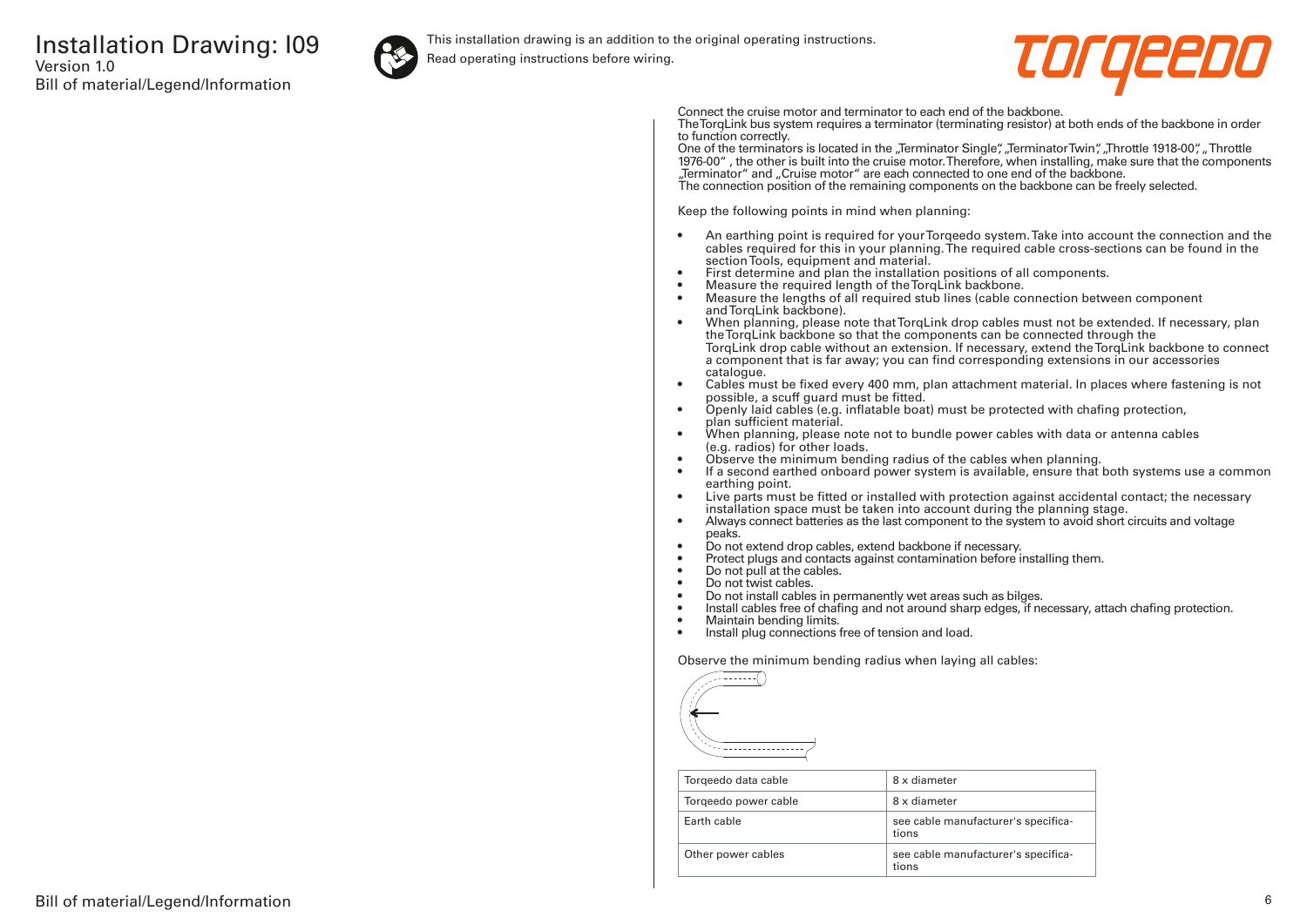![](_page_6_Picture_1.jpeg)

![](_page_6_Picture_3.jpeg)

![](_page_6_Figure_4.jpeg)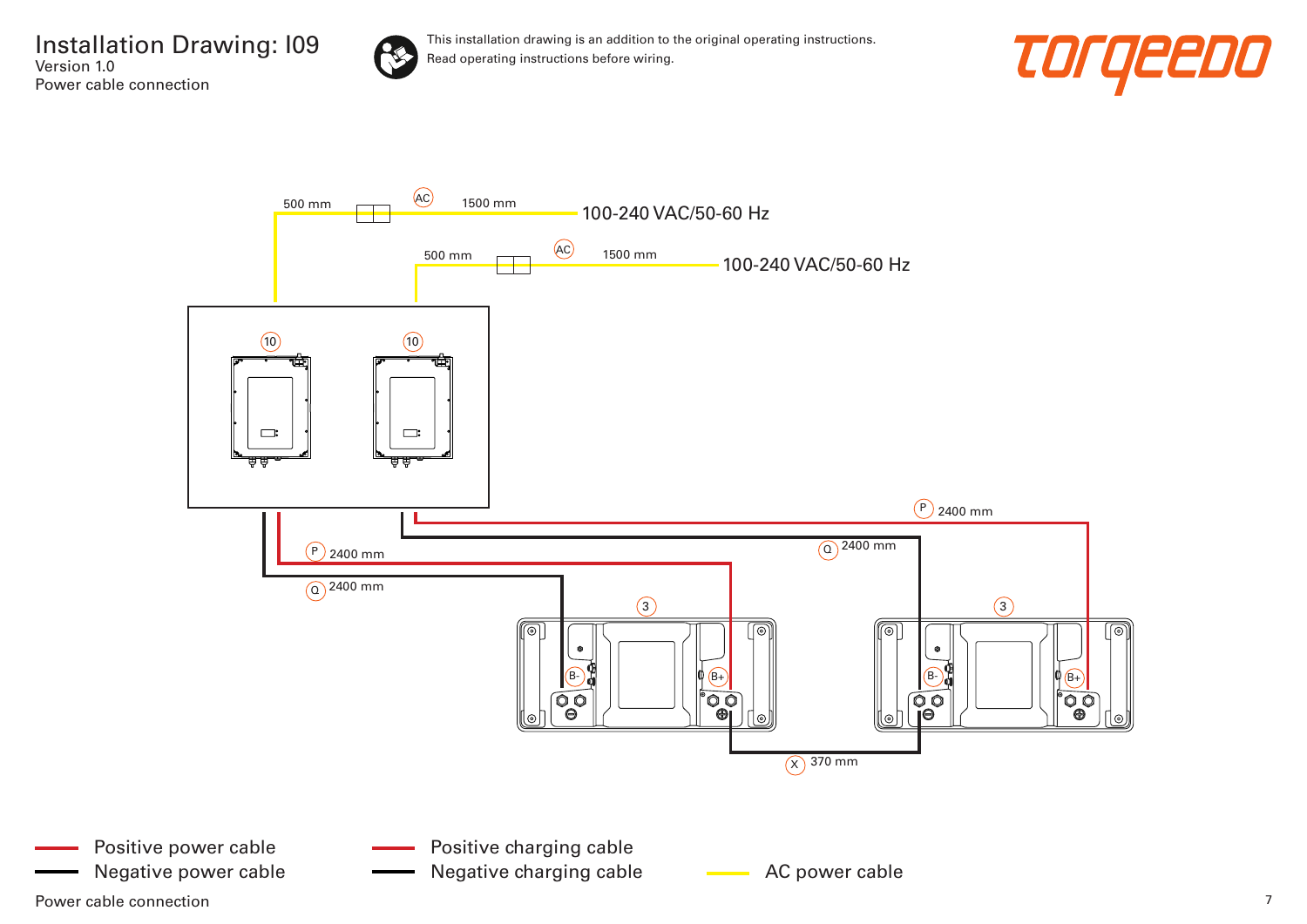![](_page_7_Picture_1.jpeg)

![](_page_7_Picture_3.jpeg)

![](_page_7_Figure_4.jpeg)